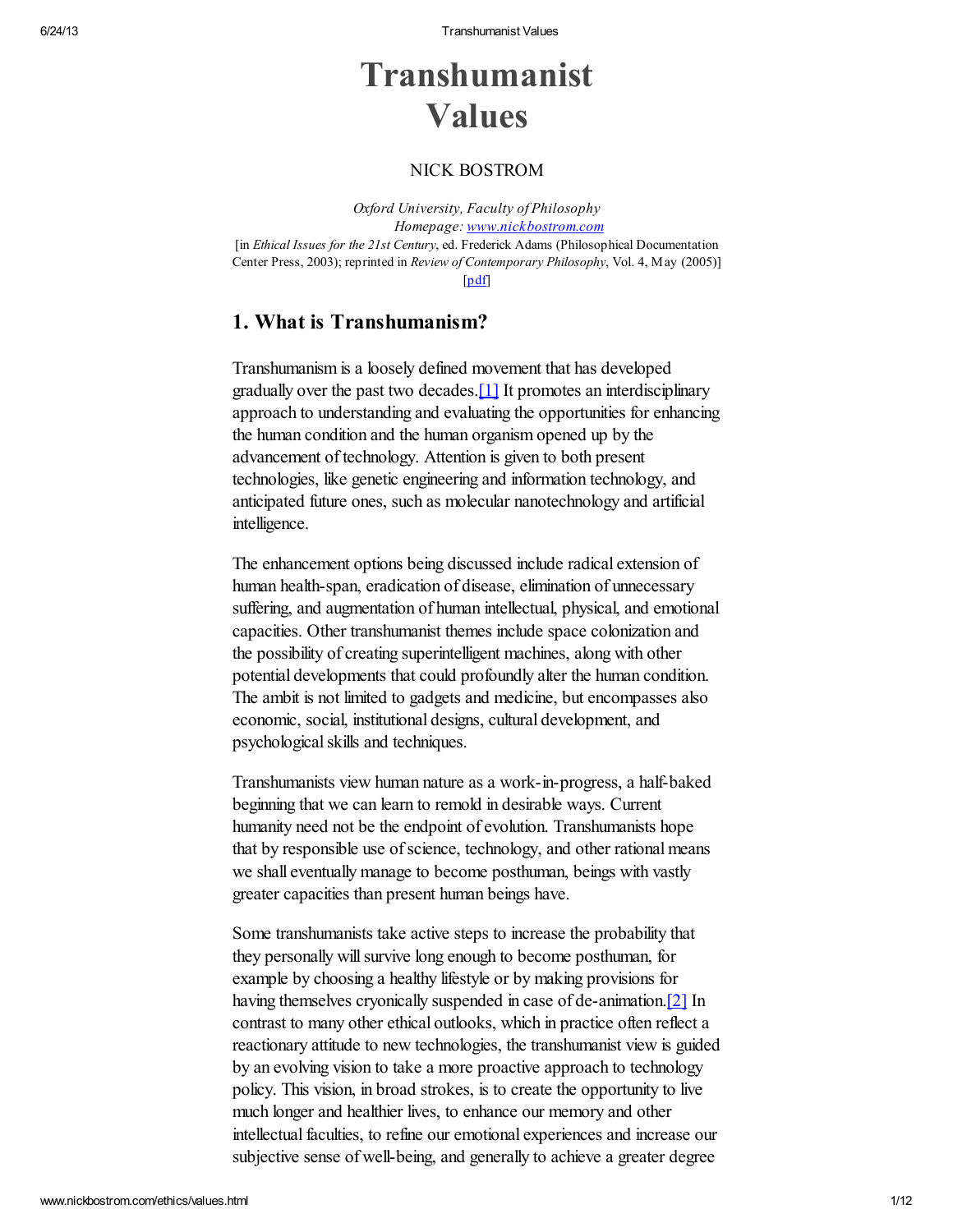of control over our own lives. This affirmation of human potential is offered as an alternative to customary injunctions against playing God, messing with nature, tampering with our human essence, or displaying punishable hubris.

Transhumanism does not entail technological optimism. While future technological capabilities carry immense potential for beneficial deployments, they also could be misused to cause enormous harm, ranging all the way to the extreme possibility of intelligent life becoming extinct. Other potential negative outcomes include widening social inequalities or a gradual erosion of the hard-to-quantify assets that we care deeply about but tend to neglect in our daily struggle for material gain, such as meaningful human relationships and ecological diversity. Such risks must be taken very seriously, as thoughtful transhumanists fully acknowledge[.\[3\]](http://www.nickbostrom.com/ethics/values.html#_ftn3)

Transhumanism has roots in secular humanist thinking, yet is more radical in that it promotes not only traditional means of improving human nature, such as education and cultural refinement, but also direct application of medicine and technology to overcome some of our basic biological limits.

# 2. Human limitations

The range of thoughts, feelings, experiences, and activities accessible to human organisms presumably constitute only a tiny part of what is possible. There is no reason to think that the human mode of being is any more free of limitations imposed by our biological nature than are those of other animals. In much the same way as Chimpanzees lack the cognitive wherewithal to understand what it is like to be human – the ambitions we humans have, our philosophies, the complexities of human society, or the subtleties of our relationships with one another, so we humans may lack the capacity to form a realistic intuitive understanding of what it would be like to be a radically enhanced human (a "posthuman") and of the thoughts, concerns, aspirations, and social relations that such humans may have.

Our own current mode of being, therefore, spans but a minute subspace of what is possible or permitted by the physical constraints of the universe (see Figure 1). It is not farfetched to suppose that there are parts of this larger space that represent extremely valuable ways of living, relating, feeling, and thinking.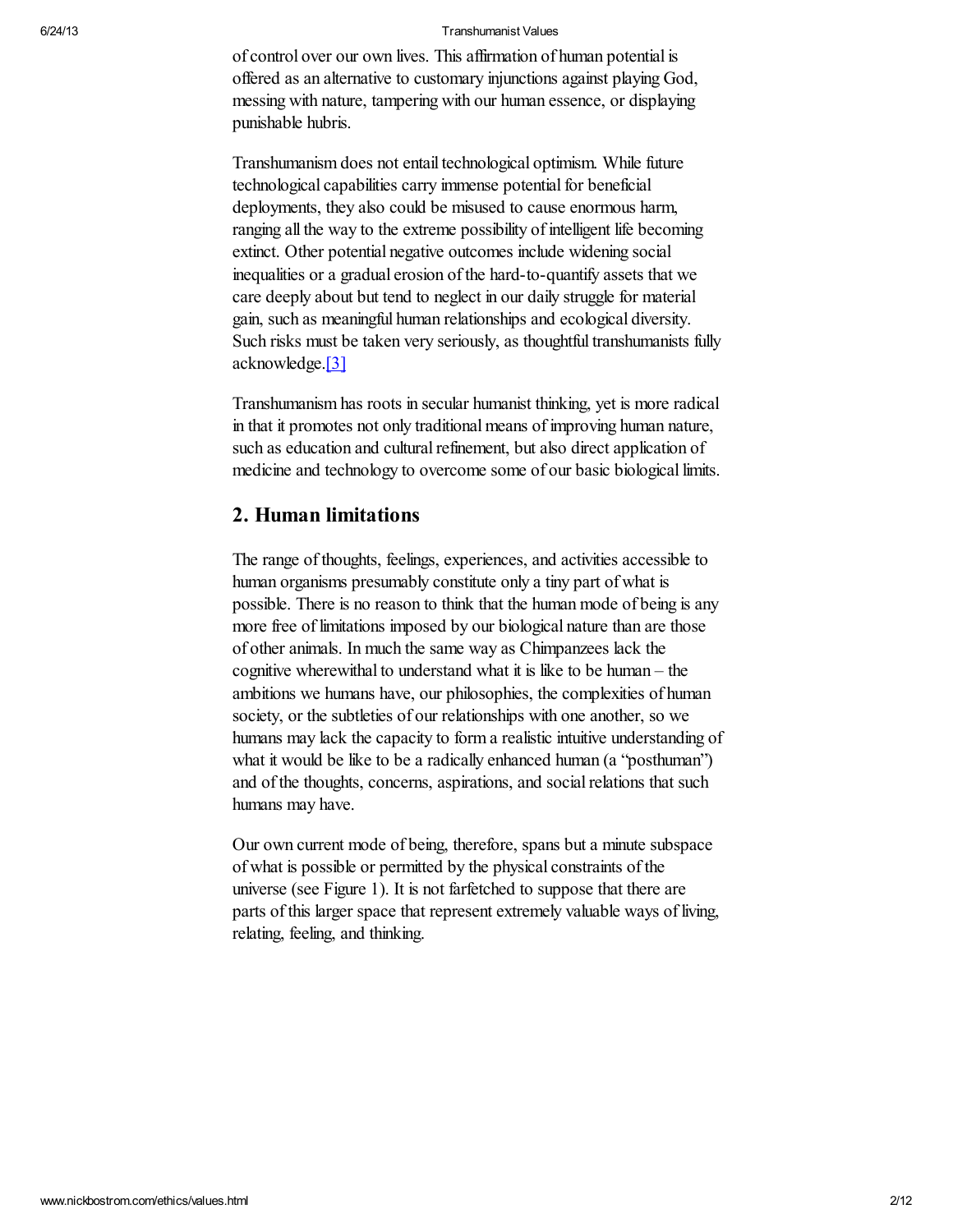The Space of Possible Modes of Being



Figure 1. We aint seen nothin' yet (not drawn to scale). The term "transhuman" denotes transitional beings, or moderately enhanced humans, whose capacities would be somewhere between those of unaugmented humans and full-blown posthumans. (A transhumanist, by contrast, is simply somebody who accepts transhumanism.)

The limitations of the human mode of being are so pervasive and familiar that we often fail to notice them, and to question them requires manifesting an almost childlike naiveté. Let consider some of the more basic ones.

*Lifespan*. Because of the precarious conditions in which our Pleistocene ancestors lived, the human lifespan has evolved to be a paltry seven or eight decades. This is, from many perspectives, a rather short period of time. Even tortoises do better than that.

We don't have to use geological or cosmological comparisons to highlight the meagerness of our allotted time budgets. To get a sense that we might be missing out on something important by our tendency to die early, we only have to bring to mind some of the worthwhile things that we could have done or attempted to do if we had had more time. For gardeners, educators, scholars, artists, city planners, and those who simply relish observing and participating in the cultural or political variety shows of life, three scores and ten is often insufficient for seeing even one major project through to completion, let alone for undertaking many such projects in sequence.

Human character development is also cut short by aging and death. Imagine what might have become of a Beethoven or a Goethe if they had still been with us today. Maybe they would have developed into rigid old grumps interested exclusively in conversing about the achievements of their youth. But maybe, if they had continued to enjoy health and youthful vitality, they would have continued to grow as men and artists, to reach levels of maturity that we can barely imagine. We certainly cannot rule that out based on what we know today. Therefore, there is at least a serious possibility of there being something very precious outside the human sphere. This constitutes a reason to pursue the means that will let us go there and find out.

*Intellectual capacity*. We have all had moments when we wished we were a little smarter. The three-pound, cheese-like thinking machine that we lug around in our skulls can do some neat tricks, but it also has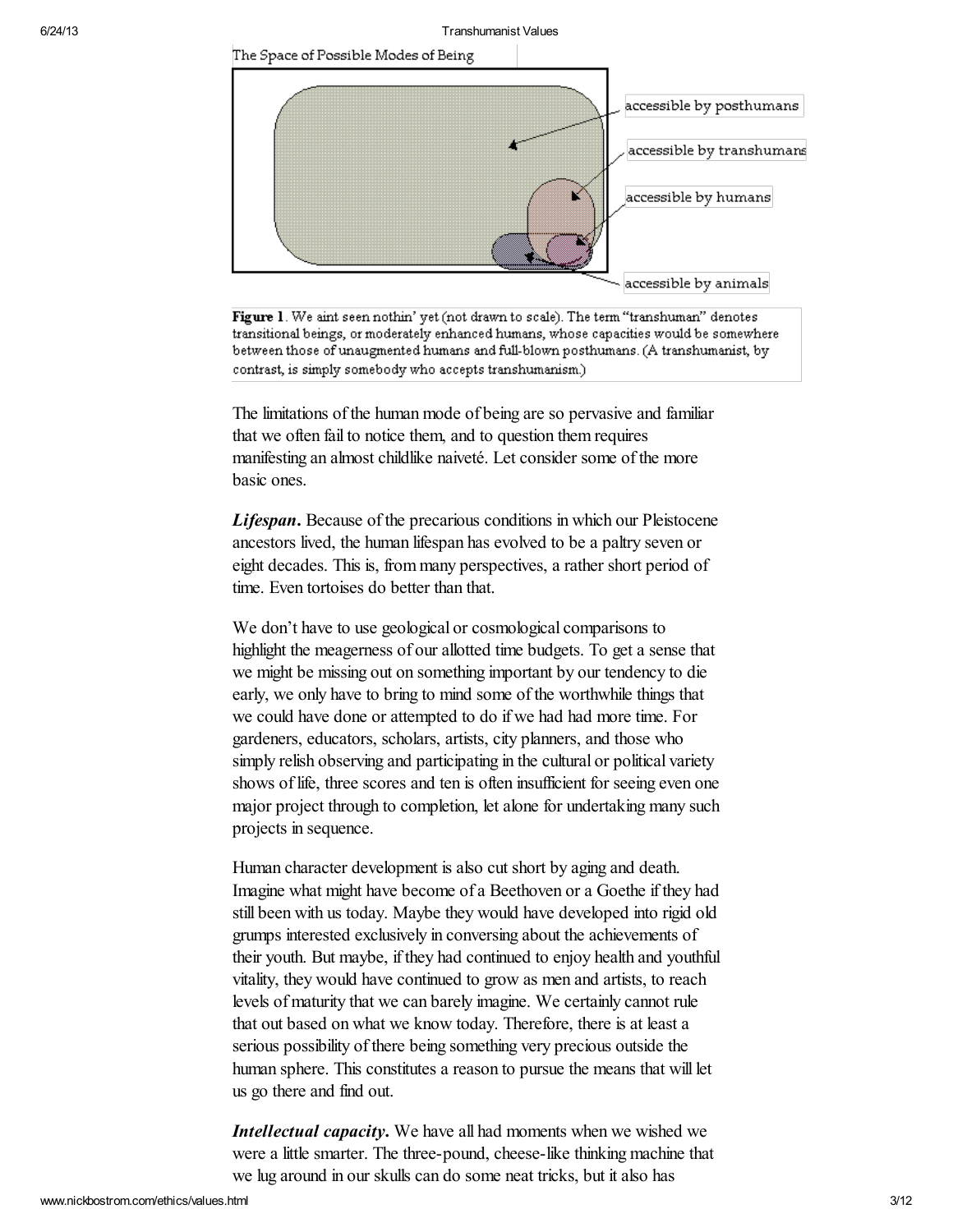significant shortcomings. Some of these – such as forgetting to buy milk or failing to attain native fluency in languages you learn as an adult – are obvious and require no elaboration. These shortcomings are inconveniences but hardly fundamental barriers to human development.

Yet there is a more profound sense in the constraints of our intellectual apparatus limit our modes of our mentation. I mentioned the Chimpanzee analogy earlier: just as is the case for the great apes, our own cognitive makeup may foreclose whole strata of understanding and mental activity. The point here is not about any logical or metaphysical impossibility: we need not suppose that posthumans would not be Turing computable or that they would have concepts that could not be expressed by any finite sentences in our language, or anything of that sort. The impossibility that I am referring to is more like the impossibility for us current humans to visualize an 200-dimensional hypersphere or to read, with perfect recollection and understanding, every book in the Library of Congress. These things are impossible for us because, simply put, we lack the brainpower. In the same way, may lack the ability to intuitively understand what being a posthuman would be like or to grok the playing field of posthuman concerns.

Further, our human brains may cap our ability to discover philosophical and scientific truths. It is possible that failure of philosophical research to arrive at solid, generally accepted answers to many of the traditional big philosophical questions could be due to the fact that we are not smart enough to be successful in this kind of enquiry. Our cognitive limitations may be confining us in a Platonic cave, where the best we can do is theorize about "shadows", that is, representations that are sufficiently oversimplified and dumbed-down to fit inside a human brain.

*Bodily functionality*. We enhance our natural immune systems by getting vaccinations, and we can imagine further enhancements to our bodies that would protect us from disease or help us shape our bodies according to our desires (e.g. by letting us control our bodies' metabolic rate). Such enhancements could improve the quality of our lives.

A more radical kind of upgrade might be possible if we suppose a computational view of the mind. It may then be possible to upload a human mind to a computer, by replicating *in silico* the detailed computational processes that would normally take place in a particular human brain.<sup>[4]</sup> Being an upload would have many potential advantages, such as the ability to make back-up copies of oneself (favorably impacting on one's life-expectancy) and the ability to transmit oneself as information at the speed of light. Uploads might live either in virtual reality or directly in physical reality by controlling a robot proxy.

*Sensory modalities, special faculties and sensibilities*. The current human sensory modalities are not the only possible ones, and they are certainly not as highly developed as they could be. Some animals have sonar, magnetic orientation, or sensors for electricity and vibration; many have a much keener sense of smell, sharper eyesight, etc. The range of possible sensory modalities is not limited to those we find in the animal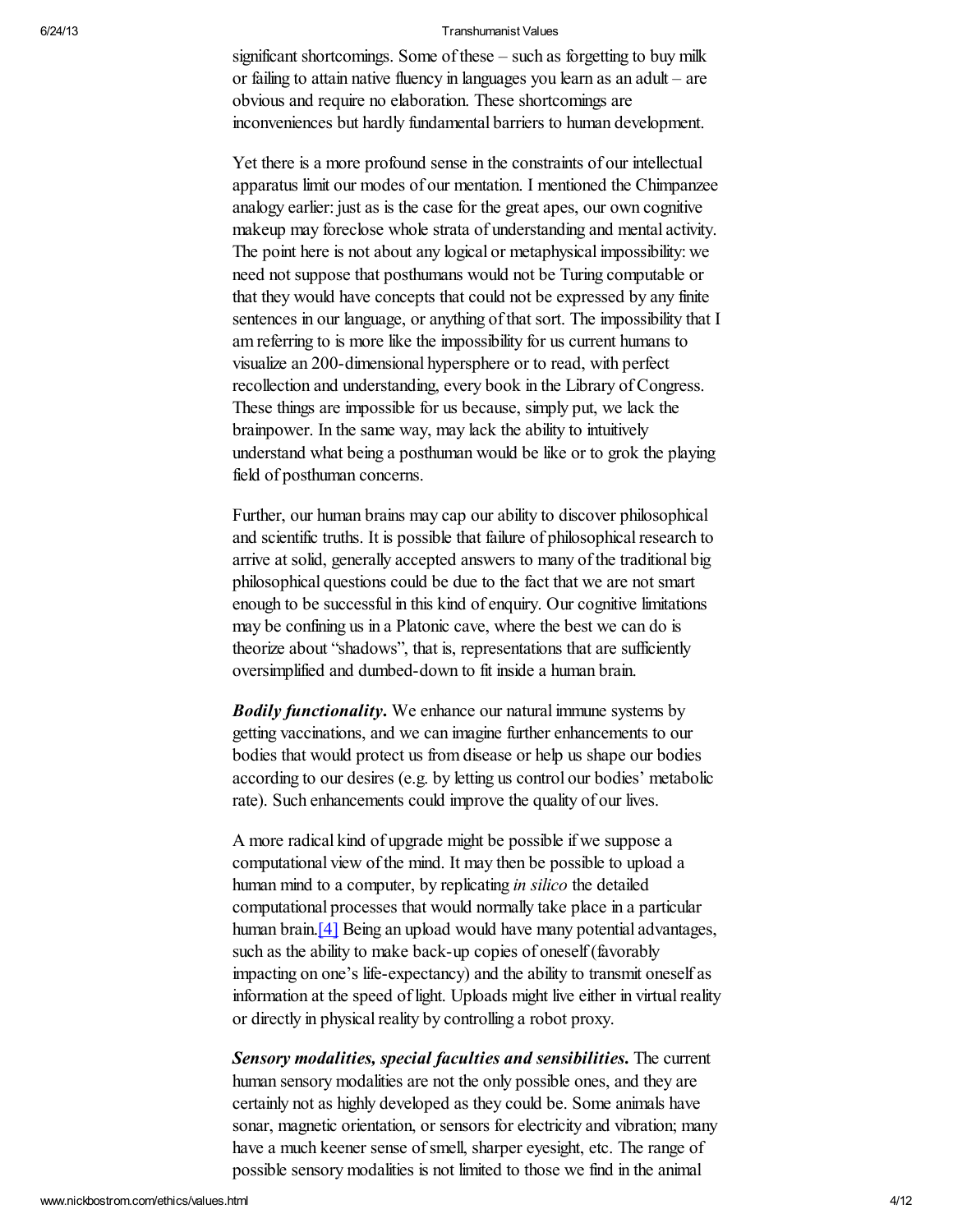kingdom. There is no fundamental block to adding say a capacity to see infrared radiation or to perceive radio signals and perhaps to add some kind of telepathic sense by augmenting our brains with suitably interfaced radio transmitters.

Humans also enjoy a variety of special faculties, such as appreciation of music and a sense of humor, and sensibilities such as the capacity for sexual arousal in response to erotic stimuli. Again, there is no reason to think that what we have exhausts the range of the possible, and we can certainly imagine higher levels of sensitivity and responsiveness.

*Mood, energy, and self-control*. Despite our best efforts, we often fail to feel as happy as we would like. Our chronic levels of subjective wellbeing seem to be largely genetically determined. Life-events have little long-term impact; the crests and troughs of fortune push us up and bring us down, but there is little long-term effect on self-reported well-being. Lasting joy remains elusive except for those of us who are lucky enough to have been born with a temperament that plays in a major key.

In addition to being at the mercy of a genetically determined setpoint for our levels of well-being, we are limited in regard to energy, will-power, and ability to shape our own character in accordance with our ideals. Even such "simple" goals as losing weight or quitting smoking prove unattainable to many.

Some subset of these kinds of problems might be necessary rather than contingent upon our current nature. For example, we cannot both have the ability easily to break any habit and the ability to form stable, hardto-break habits. (In this regard, the best one can hope for may be the ability to easily get rid of habits we didn't deliberately choose for ourselves in the first place, and perhaps a more versatile habit-formation system that would let us choose with more precision when to acquire a habit and how much effort it should cost to break it.)

# 3. The core transhumanist value: exploring the posthuman realm

The conjecture that there are greater values than we can currently fathom does not imply that values are not defined in terms of our current dispositions. Take, for example, a dispositional theory of value such as the one described by David Lewis.[\[5\]](http://www.nickbostrom.com/ethics/values.html#_ftn5) According to Lewis's theory, something is a value for you if and only if you would want to want it if you were perfectly acquainted with it and you were thinking and deliberating as clearly as possible about it. On this view, there may be values that we do not currently want, and that we do not even currently want to want, because we may not be perfectly acquainted with them or because we are not ideal deliberators. Some values pertaining to certain forms of posthuman existence may well be of this sort; they may be values for us now, and they may be so in virtue of our current dispositions, and yet we may not be able to fully appreciate them with our current limited deliberative capacities and our lack of the receptive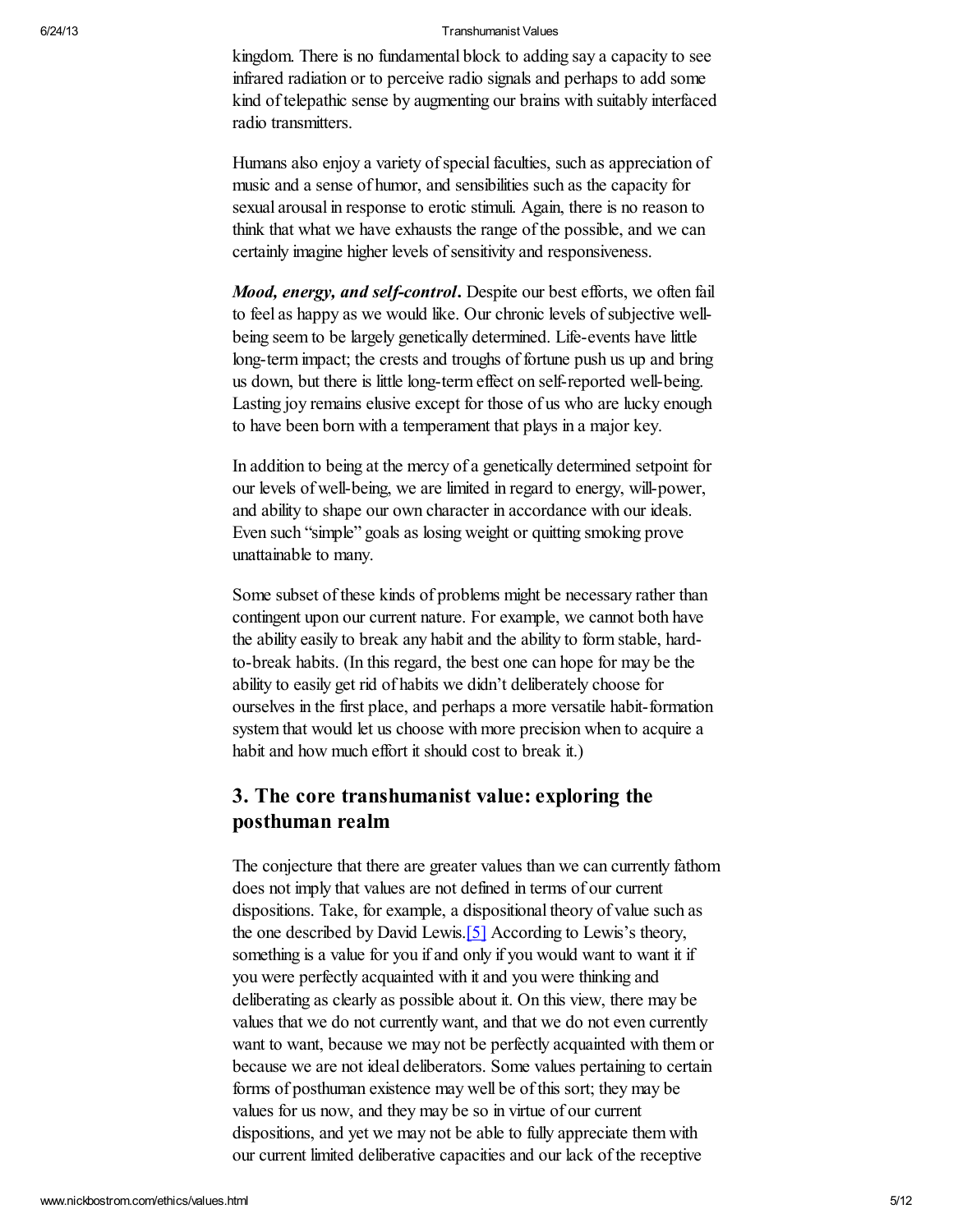faculties required for full acquaintance with them. This point is important because it shows that the transhumanist view that we ought to explore the realm of posthuman values does not entail that we should forego our current values. The posthuman values can be our current values, albeit ones that we have not yet clearly comprehended. Transhumanism does not require us to say that we should favor posthuman beings over human beings, but that the right way of favoring human beings is by enabling us to realize our ideals better and that some of our ideals may well be located outside the space of modes of being that are accessible to us with our current biological constitution.

We can overcome many of our biological limitations. It is possible that there are some limitations that are impossible for us to transcend, not only because of technological difficulties but on metaphysical grounds. Depending on what our views are about what constitutes personal identity, it could be that certain modes of being, while possible, are not possible for us, because any being of such a kind would be so different from us that they could not be us. Concerns of this kind are familiar from theological discussions of the afterlife. In Christian theology, some souls will be allowed by God to go to heaven after their time as corporal creatures is over. Before being admitted to heaven, the souls would undergo a purification process in which they would lose many of their previous bodily attributes. Skeptics may doubt that the resulting minds would be sufficiently similar to our current minds for it to be possible for them to be the same person. A similar predicament arises within transhumanism: if the mode of being of a posthuman being is radically different from that of a human being, then we may doubt whether a posthuman being could be the same person as a human being, even if the posthuman being originated from a human being.

We can, however, envision many enhancements that would not make it impossible for the post-transformation someone to be the same person as the pre-transformation person. A person could obtain quite a bit of increased life expectancy, intelligence, health, memory, and emotional sensitivity, without ceasing to exist in the process. A person's intellectual life can be transformed radically by getting an education. A person's life expectancy can be extended substantially by being unexpectedly cured from a lethal disease. Yet these developments are not viewed as spelling the end of the original person. In particular, it seems that modifications that add to a person's capacities can be more substantial than modifications that subtract, such as brain damage. If most of someone currently is, including her most important memories, activities, and feelings, is preserved, then adding extra capacities on top of that would not easily cause the person to cease to exist.

Preservation of personal identity, especially if this notion is given a narrow construal, is not everything. We can value other things than ourselves, or we might regard it as satisfactory if some parts or aspects of ourselves survive and flourish, even if that entails giving up some parts of ourselves such that we no longer count as being the same person. Which parts of ourselves we might be willing to sacrifice may not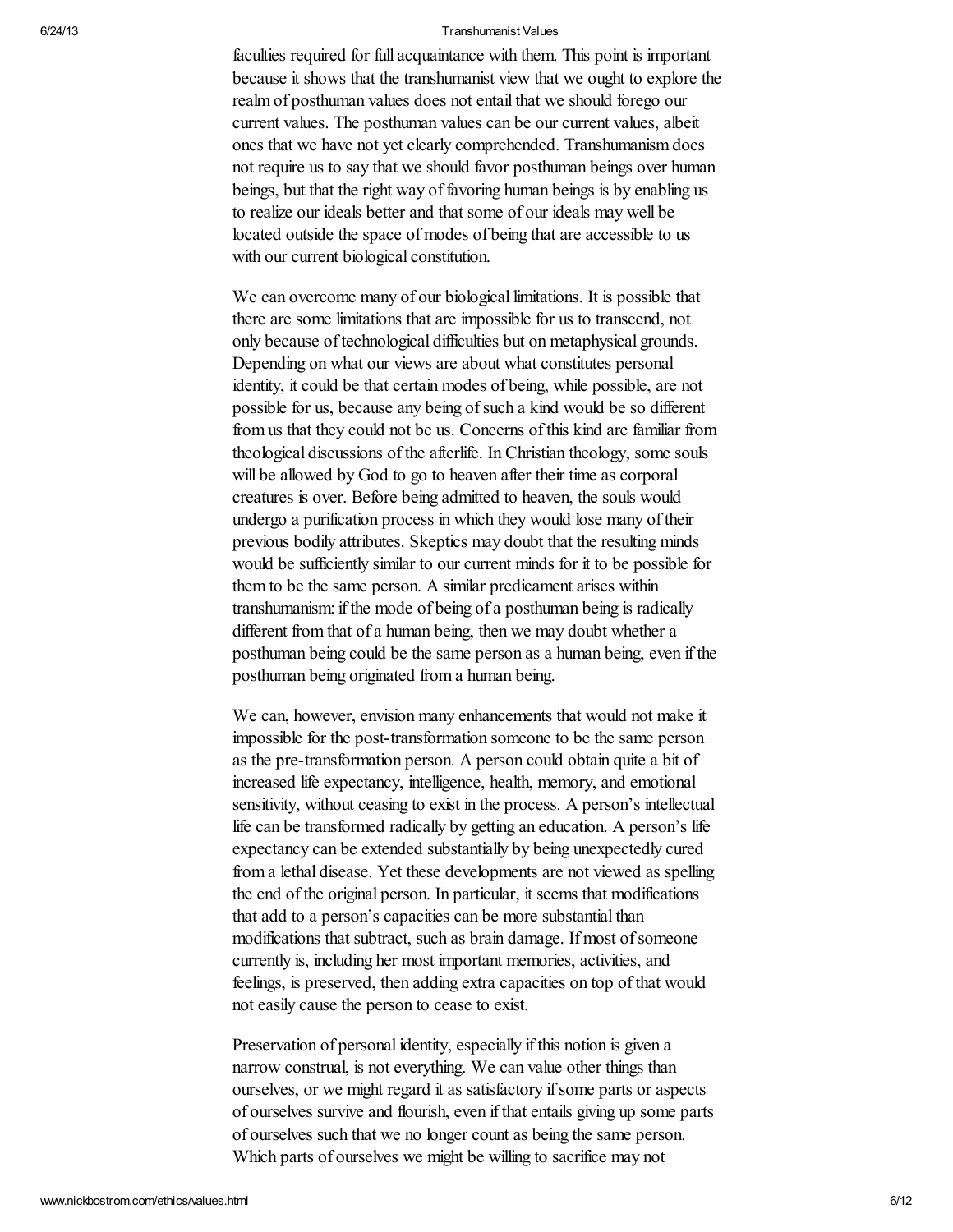become clear until we are more fully acquainted with the full meaning of the options. A careful, incremental exploration of the posthuman realm may be indispensable for acquiring such an understanding, although we may also be able to learn from each other's experiences and from works of the imagination.

Additionally, we may favor future people being posthuman rather than human, if the posthumans would lead lives more worthwhile than the alternative humans would. Any reasons stemming from such considerations would not depend on the assumption that we ourselves could become posthuman beings.

Transhumanism promotes the quest to develop further so that we can explore hitherto inaccessible realms of value. Technological enhancement of human organisms is a means that we ought to pursue to this end. There are limits to how much can be achieved by low-tech means such as education, philosophical contemplation, moralself-scrutiny and other such methods proposed by classical philosophers with perfectionist leanings, including Plato, Aristotle, and Nietzsche, or by means of creating a fairer and better society, as envisioned by social reformists such as Marx or Martin Luther King. This is not to denigrate what we can do with the tools we have today. Yet ultimately, transhumanists hope to go further.

# 4. Basic conditions for realizing the transhumanist project

If this is the grand vision, what are the more particular objectives that it translates into when considered as a guide to policy?

What is needed for the realization of the transhumanist dream is that technological means necessary for venturing into the posthuman space are made available to those who wish to use them, and that society be organized in such a manner that such explorations can be undertaken without causing unacceptable damage to the social fabric and without imposing unacceptable existential risks.

*Global security.* While disasters and setbacks are inevitable in the implementation of the transhumanist project (just as they are if the transhumanist project is not pursued), there is one kind of catastrophe that must be avoided at any cost:

*Existential risk* – one where an adverse outcome would either annihilate Earth-originating intelligent life or permanently and drastically curtail its potential.<sup>[\[6\]](http://www.nickbostrom.com/ethics/values.html#_ftn6)</sup>

Several recent discussions have argued that the combined probability of the existential risks is very substantial.  $\boxed{7}$  The relevance of the condition of existentialsafety to the transhumanist vision is obvious: if we go extinct or permanently destroy our potential to develop further, then the transhumanist core value will not be realized. Global security is the most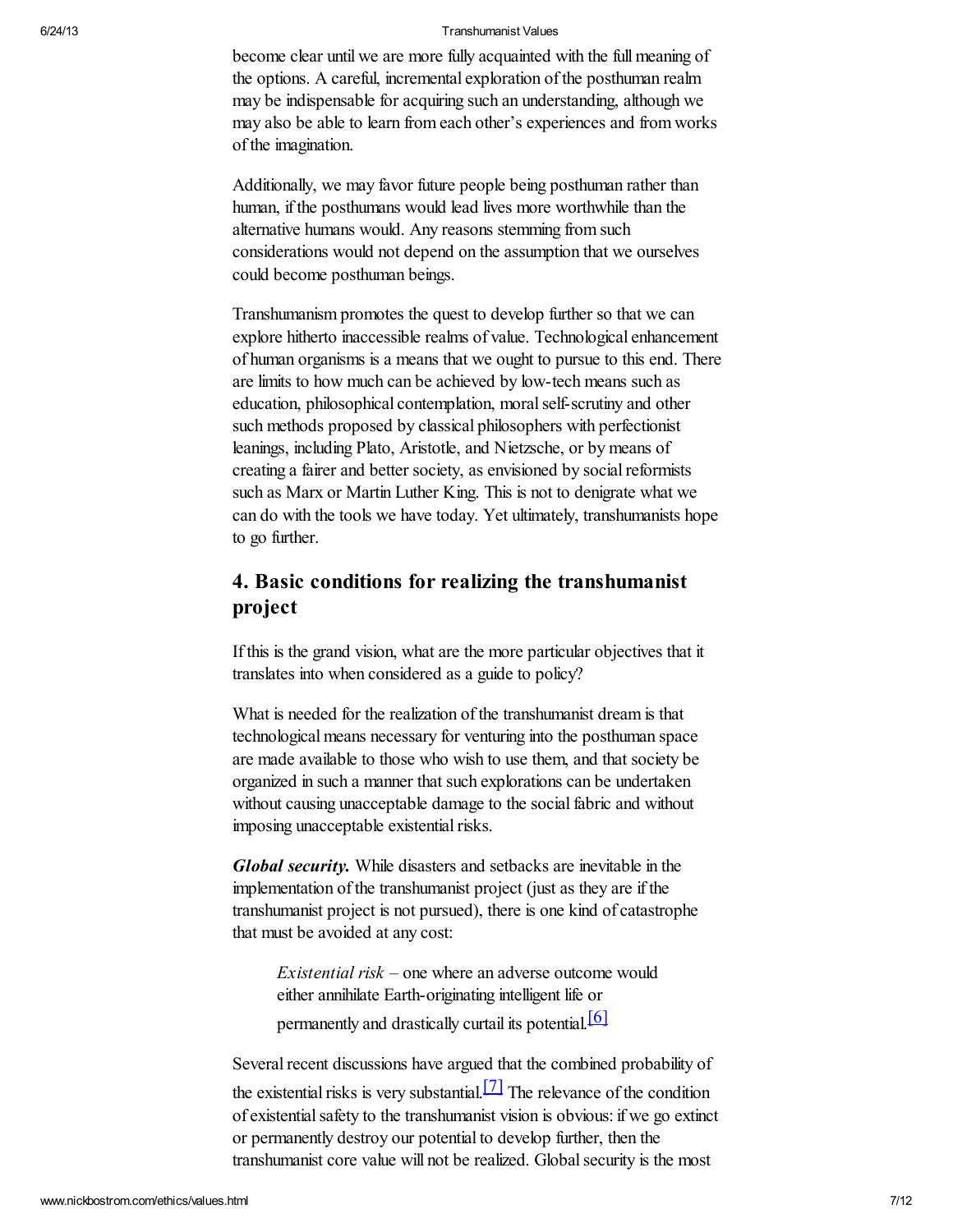fundamental and nonnegotiable requirement of the transhumanist project.

*Technological progress.* That technological progress is generally desirable from a transhumanist point of view is also self-evident. Many of our biological shortcomings (aging, disease, feeble memories and intellects, a limited emotional repertoire and inadequate capacity for sustained well-being) are difficult to overcome, and to do so will require advanced tools. Developing these tools is a gargantuan challenge for the collective problem-solving capacities of our species. Since technological progress is closely linked to economic development, economic growth – or more precisely, productivity growth – can in some cases serve as a proxy for technological progress. (Productivity growth is, of course, only an imperfect measure of the relevant form of technological progress, which, in turn, is an imperfect measure of overall improvement, since it omits such factors as equity of distribution, ecological diversity, and quality of human relationships.)

The history of economic and technological development, and the concomitant growth of civilization, is appropriately regarded with awe, as humanity's most glorious achievement. Thanks to the gradual accumulation of improvements over the past several thousand years, large portions of humanity have been freed from illiteracy, lifeexpectancies of twenty years, alarming infant-mortality rates, horrible diseases endured without palliatives, and periodic starvation and water shortages. Technology, in this context, is not just gadgets but includes all instrumentally useful objects and systems that have been deliberately created. This broad definition encompasses practices and institutions, such as double-entry accounting, scientific peer-review, legal systems, and the applied sciences.

*Wide access*. It is not enough that the posthuman realm be explored by someone. The full realization of the core transhumanist value requires that, ideally, everybody should have the opportunity to become posthuman. It would be sub-optimal if the opportunity to become posthuman were restricted to a tiny elite.

There are many reasons for supporting wide access: to reduce inequality; because it would be a fairer arrangement; to express solidarity and respect for fellow humans; to help gain support for the transhumanist project; to increase the chances that you will get the opportunity to become posthuman; to increase the chances that those you care about can become posthuman; because it might increase the range of the posthuman realm that gets explored; and to alleviate human suffering on as wide a scale as possible.

The wide access requirement underlies the *moral urgency* of the transhumanist vision. Wide access does not argue for holding back. On the contrary, other things being equal, it is an argument for moving forward as quickly as possible. 150,000 human beings on our planet die every day, without having had any access to the anticipated enhancement technologies that will make it possible to become posthuman. The sooner this technology develops, the fewer people will have died without access.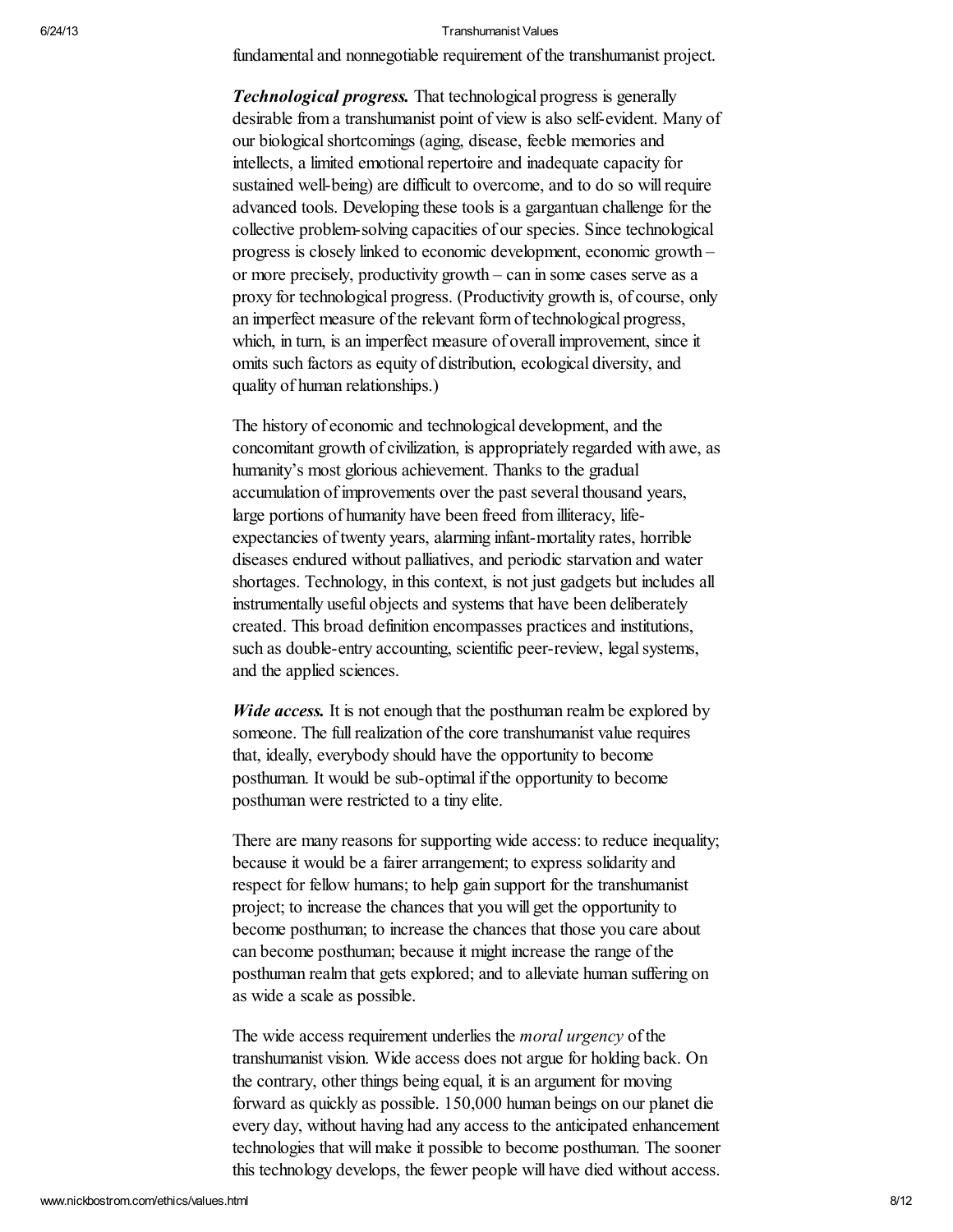Consider a hypothetical case in which there is a choice between (a) allowing the current human population to continue to exist, and (b) having it instantaneously and painlessly killed and replaced by six billion new human beings who are very similar but non-identical to the people that exist today. Such a replacement ought to be strongly resisted on moral grounds, for it would entail the involuntary death ofsix billion people. The fact that they would be replaced by six billion newly created similar people does not make the substitution acceptable. Human beings are not disposable. For analogous reasons, it is important that the opportunity be become posthuman is made available to as many humans as possible, rather than having the existing population merely supplemented (or worse, replaced) by a new set of posthuman people. The transhumanist ideal will be maximally realized only if the benefits of technologies are widely shared and if they are made available as soon as possible, preferably within our lifetime.

# 5. Derivative values

From these specific requirements flow a number of derivative transhumanist values that translate the transhumanist vision into practice. (Some of these values may also have independent justifications, and transhumanism does not imply that that the list of values provided below is exhaustive.)

To start with, transhumanists typically place emphasis on individual freedom and individual choice in the area of enhancement technologies. Humans differ widely in their conceptions of what their own perfection or improvement would consist in. Some want to develop in one direction, others in different directions, and some prefer to stay the way they are. It would neither be morally unacceptable for anybody to impose a single standard to which we would all have to conform. People should have the right to choose which enhancement technologies, if any, they want to use. In cases where individual choices impact substantially on other people, this general principle may need to be restricted, but the mere fact that somebody may be disgusted or morally affronted by somebody else's using technology to modify herself would not normally a legitimate ground for coercive interference. Furthermore, the poor track record of centrally planned efforts to create better people (e.g. the eugenics movement and Soviet totalitarianism) shows that we need to be wary of collective decision-making in the field of human modification.

Another transhumanist priority is to put ourselves in a better position to make wise choices about where we are going. We will need all the wisdom we can get when negotiating the posthuman transition. Transhumanists place a high value on improvements in our individual and collective powers of understanding and in our ability to implement responsible decisions. Collectively, we might get smarter and more informed through such means as scientific research, public debate and open discussion of the future, information markets[\[8\],](http://www.nickbostrom.com/ethics/values.html#_ftn8) collaborative information filterin[g\[9\].](http://www.nickbostrom.com/ethics/values.html#_ftn9) On an individual level, we can benefit from education, critical thinking, open-mindedness, study techniques,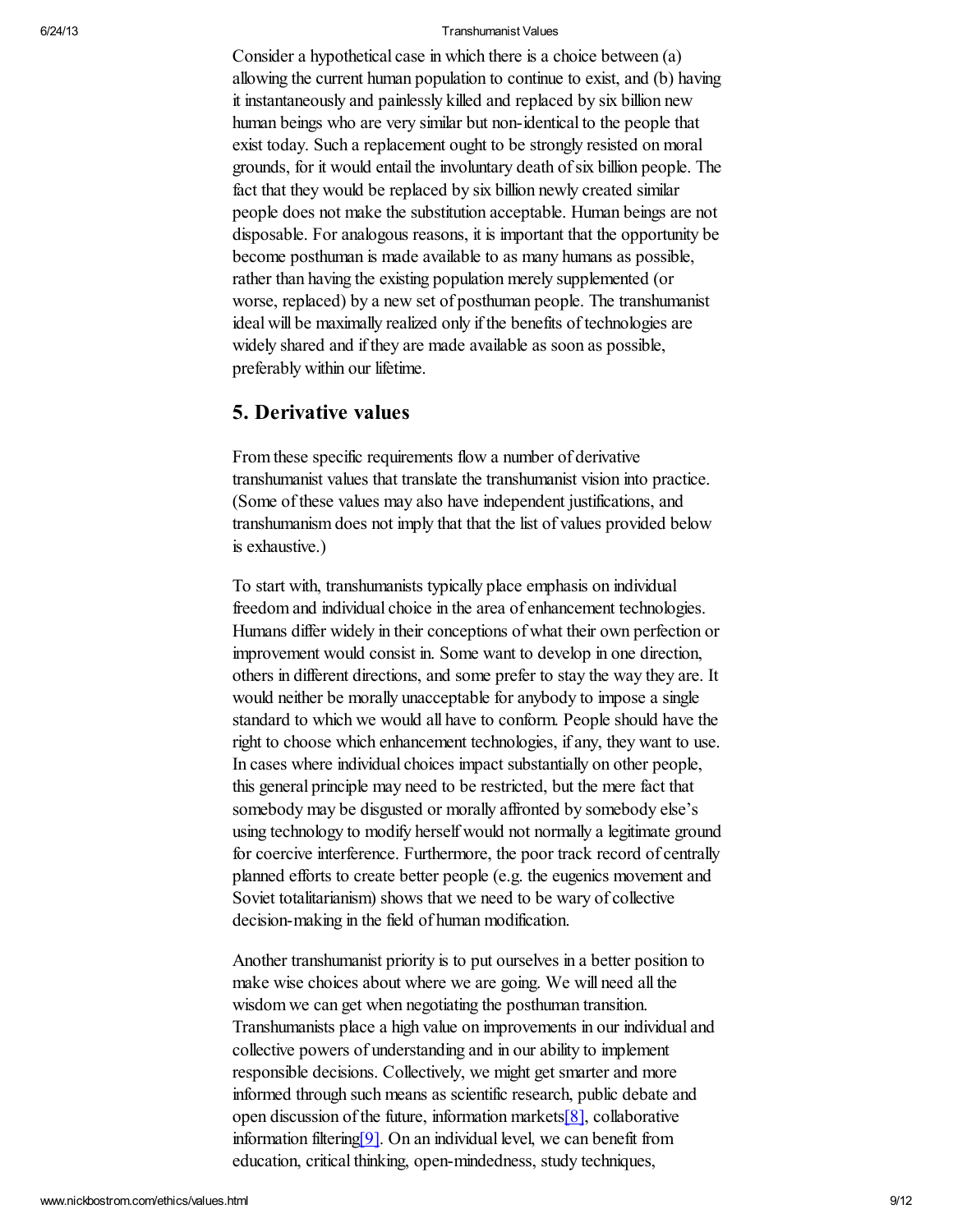information technology, and perhaps memory- or attention-enhancing drugs and other cognitive enhancement technologies. Our ability to implement responsible decisions can be improved by expanding the rule of law and democracy on the international plane. Additionally, artificial intelligence, especially if and when it reaches human-equivalence or greater, could give an enormous boost to the quest for knowledge and wisdom.

Given the limitations of our current wisdom, a certain epistemic tentativeness is appropriate, along with a readiness to continually reassess our assumptions as more information becomes available. We cannot take for granted that our old habits and beliefs will prove adequate in navigating our new circumstances.

Global security can be improved by promoting international peace and cooperation, and by strongly counteracting the proliferation of weapons of mass destruction. Improvements in surveillance technology may make it easier to detect illicit weapons programs. Other security measures might also be appropriate to counteract various existential risks. More studies on such risks would help us get a better understanding of the long-term threats to human flourishing and of what can be done to reduce them.

Since technological development is necessary to realize the transhumanist vision, entrepreneurship, science, and the engineering spirit are to be promoted. More generally, transhumanists favor a pragmatic attitude and a constructive, problem-solving approach to challenges, preferring methods that experience tells us give good results. They think it better to take the initiative to "do something about it" rather than sit around complaining. This is one sense in which transhumanism is optimistic. (It is not optimistic in the sense of advocating an inflated belief in the probability of success or in the Panglossian sense of inventing excuses for the shortcomings of the status quo.)

Transhumanism advocates the well-being of allsentience, whether in artificial intellects, humans, and non-human animals (including extraterrestrial species, if there are any). Racism, sexism, speciesism, belligerent nationalism and religious intolerance are unacceptable. In addition to the usual grounds for deeming such practices objectionable, there is also a specifically transhumanist motivation for this. In order to prepare for a time when the human species may start branching out in various directions, we need to start now to strongly encourage the development of moral sentiments that are broad enough encompass within the sphere of moral concern sentiences that are constituted differently from ourselves.

Finally, transhumanism stresses the moral urgency of saving lives, or, more precisely, of preventing involuntary deaths among people whose lives are worth living. In the developed world, aging is currently the number one killer. Aging is also biggest cause of illness, disability and dementia. (Even if all heart disease and cancer could be cured, life expectancy would increase by merely six to seven years.) Anti-aging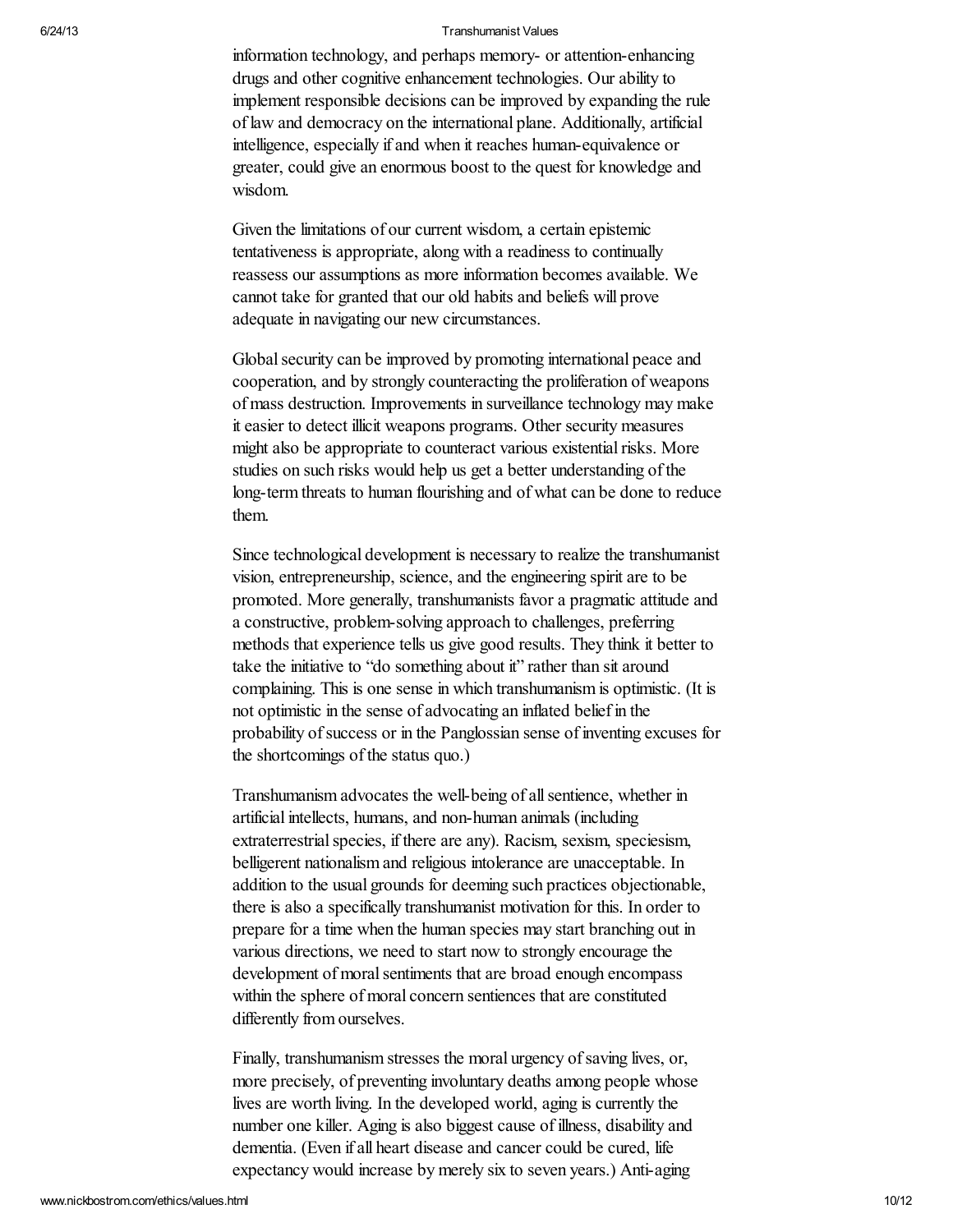medicine is therefore a key transhumanist priority. The goal, of course, is to radically extent people's active health-spans, not to add a few extra years on a ventilator at the end of life.

Since we are still far from being able to halt or reverse aging, cryonic suspension of the dead should be made available as an option for those who desire it. It is possible that future technologies will make it possible to reanimate people who have cryonically suspended.<sup>[10]</sup> While cryonics might be a long shot, it definitely carries better odds than cremation or burial.

The table below summarizes the transhumanist values that we have discussed.

### TABLE OF TRANSHMANIST VALUES

*Core Value*

Having the opportunity to explore the transhuman and posthuman realms

### *Basic Conditions*

- Global security
- Technological progress
- Wide access

### *Derivative Values*

- Nothing wrong about "tampering with nature"; the idea of *hubris* rejected  $\bullet$
- Individual choice in use of enhancement technologies; morphological freedom  $\bullet$
- Peace, international cooperation, anti-proliferation of WMDs  $\bullet$
- Improving understanding (encouraging research and public debate; critical thinking; open-mindedness, scientific  $\bullet$ inquiry; open discussion of the future)
- Getting smarter (individually; collectively; and develop machine intelligence)  $\bullet$
- Philosophical fallibilism; willingness to reexamine assumptions as we go along  $\bullet$
- $\bullet$ Pragmatism; engineering- and entrepreneur-spirit; science
- Diversity (species, races, religious creeds, sexual orientations, life styles, etc.)  $\bullet$
- Caring about the well-being of allsentience  $\bullet$
- Saving lives (life-extension, anti-aging research, and cryonic  $\bullet$

Figure 2. Table of transhumanist values

# References

Bostrom, N. (2002). "Existential Risks: Analyzing Human Extinction Scenarios and Related Hazards." *Journal of Evolution and Technology*, 9.

Bostrom, N. (2003). "Human Genetic Enhancements: A Transhumanist Perspective." *Journal of Value Inquiry*, Forthcoming.

Bostrom, N., et al. (1999). *The Transhumanist FAQ*.